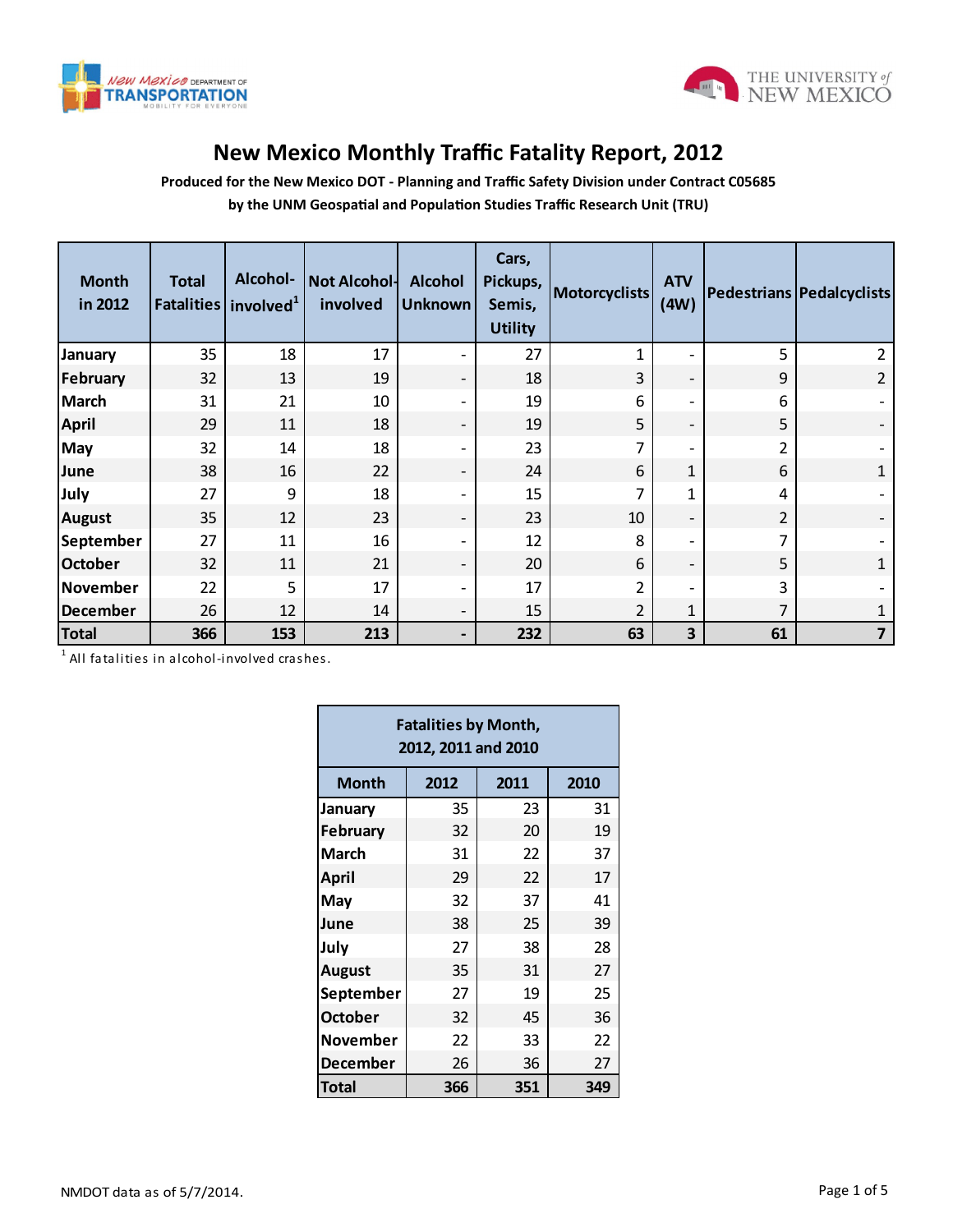



| <b>Fatalities by County and Month, 2012</b> |                          |                              |                              |                          |                          |                          |                          |                              |                              |                          |                          |                              |                          |                         |
|---------------------------------------------|--------------------------|------------------------------|------------------------------|--------------------------|--------------------------|--------------------------|--------------------------|------------------------------|------------------------------|--------------------------|--------------------------|------------------------------|--------------------------|-------------------------|
| <b>County</b>                               | Jan.                     | Feb.                         | Mar.                         | Apr.                     | <b>May</b>               | Jun.                     | Jul.                     | Aug.                         | Sep.                         | Oct.                     | Nov.                     | Dec.                         | 2012<br><b>Total</b>     | 2011<br><b>Total</b>    |
| Bernalillo                                  | 6                        | 5                            | $\overline{4}$               | 5                        | 3                        | 10                       | 5                        | 8                            | $\overline{7}$               | 8                        | 3                        | 5                            | 69                       | 44                      |
| Catron                                      | $\overline{a}$           | $\overline{\phantom{a}}$     | $\overline{\phantom{a}}$     | $\overline{\phantom{a}}$ | $\overline{\phantom{m}}$ | $\overline{\phantom{a}}$ | $\overline{\phantom{m}}$ | $\overline{\phantom{a}}$     | $\overline{\phantom{a}}$     | $\mathbf{1}$             | $\mathbf{1}$             | $\qquad \qquad -$            | $\mathbf{2}$             | $\mathbf{1}$            |
| Chaves                                      | $\overline{\phantom{0}}$ | $\overline{\phantom{a}}$     | $\overline{\phantom{a}}$     | $\overline{\phantom{0}}$ | $\mathbf 1$              | $\mathbf{1}$             | $\overline{\phantom{m}}$ | 5                            | $\overline{\phantom{a}}$     | $\overline{\phantom{a}}$ | $\overline{\phantom{a}}$ | $\mathbf{1}$                 | 8                        | 14                      |
| Cibola                                      | $\overline{\phantom{0}}$ | 1                            | $\overline{\phantom{a}}$     | $\mathbf{1}$             | $\mathbf{1}$             | $\overline{\phantom{a}}$ | $\overline{\phantom{m}}$ | $\mathbf{1}$                 | $\mathbf 1$                  | $\mathbf{1}$             | $\overline{\phantom{a}}$ | $\overline{2}$               | 8                        | 13                      |
| Colfax                                      | $\overline{a}$           | $\overline{\phantom{a}}$     | $\overline{2}$               | $\mathbf{1}$             | $\overline{\phantom{a}}$ | 1                        | $\overline{\phantom{0}}$ | $\qquad \qquad \blacksquare$ | $\qquad \qquad -$            | $\mathbf{1}$             | $\overline{\phantom{a}}$ | $\qquad \qquad -$            | 5                        | 5                       |
| Curry                                       | $\overline{\phantom{0}}$ | 1                            | $\overline{\phantom{a}}$     | $\overline{2}$           | $\qquad \qquad -$        | $\overline{\phantom{a}}$ | $\overline{\phantom{m}}$ | $\mathbf{1}$                 | $\overline{\phantom{a}}$     | $\qquad \qquad -$        | $\overline{\phantom{a}}$ | $\overline{\phantom{0}}$     | $\overline{\mathbf{4}}$  | 13                      |
| De Baca                                     | $\overline{\phantom{a}}$ | $\overline{\phantom{a}}$     | $\overline{\phantom{a}}$     | $\overline{\phantom{a}}$ | $\mathbf 1$              | $\overline{\phantom{a}}$ | $\overline{\phantom{a}}$ | $\overline{a}$               | $\overline{\phantom{a}}$     | $\overline{\phantom{0}}$ | $\overline{\phantom{a}}$ | $\qquad \qquad \blacksquare$ | 1                        | 4                       |
| Doña Ana                                    | $\overline{2}$           | 3                            | $\mathbf{1}$                 | $\mathbf{1}$             | 4                        | 6                        | 3                        | 2                            | $\overline{\phantom{a}}$     | $\overline{4}$           | $\blacksquare$           | $\mathbf{1}$                 | 27                       | 18                      |
| Eddy                                        | $\overline{\phantom{a}}$ | $\overline{\phantom{a}}$     | $\mathbf{1}$                 | $\mathbf{1}$             | $\overline{\phantom{a}}$ | $\mathbf{1}$             | 5                        | $\overline{1}$               | 1                            | $\mathbf{1}$             | $\overline{\phantom{a}}$ | 3                            | 14                       | 8                       |
| Grant                                       | $\overline{2}$           | $\overline{\phantom{a}}$     | $\qquad \qquad -$            | $\overline{\phantom{0}}$ | 1                        | $\overline{\phantom{a}}$ | $\qquad \qquad -$        | $\overline{\phantom{0}}$     | $\overline{\phantom{a}}$     | $\overline{\phantom{0}}$ | $\overline{2}$           | $\mathbf{1}$                 | 6                        | $\overline{\mathbf{4}}$ |
| Guadalupe                                   |                          | $\mathbf{1}$                 | $\mathbf{1}$                 | $\overline{\phantom{a}}$ | $\overline{\phantom{a}}$ | $\overline{\phantom{a}}$ | $\mathbf{1}$             | 4                            | $\overline{\phantom{a}}$     | $\overline{\phantom{0}}$ | $\mathbf 1$              | $\overline{\phantom{a}}$     | 8                        | 6                       |
| Harding                                     | $\qquad \qquad -$        | $\overline{\phantom{a}}$     | $\overline{\phantom{a}}$     | $\qquad \qquad -$        | 2                        | $\overline{\phantom{a}}$ | $\overline{\phantom{0}}$ | $\overline{\phantom{a}}$     | $\overline{\phantom{a}}$     | $\mathbf{1}$             | $\overline{\phantom{a}}$ | $\overline{\phantom{a}}$     | 3                        | $\mathbf{1}$            |
| Hidalgo                                     | 1                        | $\overline{\phantom{a}}$     | $\overline{\phantom{a}}$     | $\overline{2}$           | $\overline{\phantom{a}}$ | $\overline{\phantom{a}}$ | $\overline{\phantom{a}}$ | $\qquad \qquad \blacksquare$ | $\overline{\phantom{a}}$     | $\overline{\phantom{a}}$ | $\qquad \qquad -$        | $\qquad \qquad \blacksquare$ | 3                        | 4                       |
| Lea                                         | $\mathbf{1}$             | 3                            | $\overline{2}$               | $\mathbf{1}$             | $\mathbf{1}$             | 3                        | $\overline{\phantom{0}}$ | 1                            | 1                            | $\overline{2}$           | $\mathbf{1}$             | $\mathbf{1}$                 | 17                       | 15                      |
| Lincoln                                     | 1                        | $\overline{\phantom{a}}$     | $\overline{\phantom{a}}$     | $\mathbf{1}$             | $\overline{\phantom{a}}$ | $\overline{\phantom{0}}$ | $\overline{\phantom{a}}$ | $\overline{a}$               | $\overline{\phantom{0}}$     | $\overline{\phantom{0}}$ | 1                        | $\mathbf{1}$                 | 4                        | 8                       |
| Los Alamos                                  | $\overline{\phantom{m}}$ | $\overline{\phantom{a}}$     | $\overline{\phantom{a}}$     | $\overline{\phantom{0}}$ | $\qquad \qquad -$        | $\overline{\phantom{a}}$ | $\qquad \qquad -$        | $\overline{\phantom{a}}$     | $\overline{\phantom{a}}$     | $\overline{\phantom{0}}$ | $\qquad \qquad -$        | $\overline{\phantom{0}}$     | $\overline{\phantom{a}}$ | $\mathbf{1}$            |
| Luna                                        | $\overline{\phantom{a}}$ | 1                            | $\overline{\phantom{a}}$     | $\overline{\phantom{a}}$ | $\overline{\phantom{a}}$ | 1                        | $\overline{\phantom{0}}$ | 1                            | $\qquad \qquad -$            | $\overline{\phantom{a}}$ | $\mathbf{1}$             | $\mathbf{1}$                 | 5                        | 3                       |
| McKinley                                    | $\mathbf{1}$             | $\overline{4}$               | $\overline{7}$               | $\mathbf{1}$             | 3                        | 2                        | $\overline{\phantom{0}}$ | $\mathbf 1$                  | $\overline{4}$               | $\overline{\phantom{0}}$ | $\overline{2}$           | 4                            | 29                       | 33                      |
| Mora                                        |                          | $\overline{\phantom{a}}$     | $\overline{\phantom{a}}$     | $\overline{\phantom{a}}$ | $\overline{\phantom{a}}$ | $\overline{\phantom{a}}$ | $\mathbf{1}$             | $\overline{2}$               | $\overline{\phantom{a}}$     | $\overline{2}$           |                          | $\qquad \qquad \blacksquare$ | 5                        | 5                       |
| Otero                                       | 6                        | $\overline{2}$               | 3                            | $\overline{\phantom{a}}$ | 2                        | $\mathbf{1}$             | $\mathbf{1}$             | $\overline{\phantom{a}}$     | $\overline{\phantom{a}}$     | $\overline{\phantom{0}}$ | $\overline{\phantom{a}}$ | $\mathbf{1}$                 | 16                       | 14                      |
| Quay                                        | $\overline{\phantom{a}}$ | $\mathbf{1}$                 | $\qquad \qquad \blacksquare$ | $\overline{\phantom{a}}$ | $\mathbf 1$              | $\overline{\mathbf{c}}$  | $\overline{\phantom{a}}$ | $\overline{\phantom{a}}$     | $\overline{\phantom{a}}$     | $\qquad \qquad -$        | 1                        | $\qquad \qquad -$            | 5                        | 5                       |
| Rio Arriba                                  | 5                        | $\mathbf{1}$                 | 1                            | $\overline{2}$           | 2                        | $\mathbf{1}$             | $\qquad \qquad -$        | $\overline{\phantom{a}}$     | 3                            | $\overline{2}$           | $\mathbf{1}$             | $\mathbf{1}$                 | 19                       | 11                      |
| Roosevelt                                   | 1                        | $\overline{\phantom{a}}$     | $\qquad \qquad \blacksquare$ |                          | $\overline{\phantom{a}}$ | $\overline{\phantom{a}}$ | 1                        | $\overline{\phantom{a}}$     | $\overline{\phantom{a}}$     |                          |                          | $\qquad \qquad \blacksquare$ | 2                        | 7                       |
| San Juan                                    | $\overline{2}$           | 3                            | 2                            | 3                        | $\mathbf{1}$             | $\mathbf 1$              | 3                        | 2                            | 5                            | 4                        | $\overline{\phantom{a}}$ | $\mathbf{1}$                 | 27                       | 28                      |
| San Miguel                                  | 1                        | 3                            | $\overline{\phantom{0}}$     | $\overline{2}$           | $\overline{\phantom{a}}$ | $\overline{\phantom{0}}$ | $\overline{\phantom{a}}$ | $\qquad \qquad \blacksquare$ | 2                            | $\overline{a}$           | 1                        | $\overline{\phantom{0}}$     | 9                        | 7                       |
| Sandoval                                    | $\overline{2}$           | $\mathbf{1}$                 | $\overline{2}$               | $\mathbf{1}$             | $\overline{2}$           | $1\,$                    | $\mathbf{1}$             | $\mathbf{1}$                 | $\qquad \qquad \blacksquare$ | $\overline{\phantom{a}}$ | $\mathbf{1}$             | $\overline{\phantom{0}}$     | 12                       | 12                      |
| Santa Fe                                    | $\mathbf 1$              | $\overline{2}$               | $\overline{2}$               | $\mathbf{1}$             | $\overline{2}$           | $\overline{\phantom{a}}$ | $\mathbf{1}$             | 1                            | $\overline{3}$               | $\mathbf 1$              | 3                        | $\mathbf{1}$                 | 18                       | 18                      |
| Sierra                                      | $\mathbf{1}$             | $\qquad \qquad -$            | $\overline{\phantom{a}}$     | $\qquad \qquad -$        | $\mathbf{1}$             | $\overline{2}$           | $\blacksquare$           | 1                            | $\overline{\phantom{a}}$     | $\mathbf{1}$             | $\qquad \qquad -$        | $\overline{\phantom{a}}$     | 6                        | 5                       |
| Socorro                                     |                          | $\overline{\phantom{a}}$     | $\mathbf 1$                  |                          | 1                        | $\mathbf 1$              |                          | 1                            | $\overline{\phantom{a}}$     |                          |                          | $\overline{\phantom{a}}$     | 4                        | 13                      |
| <b>Taos</b>                                 |                          | $\qquad \qquad \blacksquare$ | $\overline{\phantom{a}}$     | $\overline{2}$           | $\overline{\phantom{0}}$ | $\mathbf{1}$             | $1\,$                    | 2                            | $\blacksquare$               | $\overline{\phantom{0}}$ | $\mathbf{1}$             | $\mathbf{1}$                 | 8                        | ${\bf 8}$               |
| Torrance                                    | $\mathbf 1$              | $\overline{\phantom{a}}$     | $\overline{\phantom{a}}$     | $\mathbf{1}$             | $\overline{2}$           | $\mathbf 1$              | $\overline{2}$           |                              | $\overline{\phantom{a}}$     |                          | 2                        | $\mathbf 1$                  | 10                       | 5                       |
| Union                                       |                          | $\overline{\phantom{a}}$     | $1\,$                        | $\qquad \qquad -$        | $\overline{\phantom{0}}$ | $\mathbf{1}$             | $\qquad \qquad -$        | $\overline{\phantom{a}}$     | $\qquad \qquad \blacksquare$ | $\qquad \qquad -$        | $\qquad \qquad -$        | $\overline{\phantom{0}}$     | $\overline{2}$           | 5                       |
| Valencia                                    | 1                        | $\overline{\phantom{a}}$     | 1                            | $\mathbf 1$              | $\mathbf{1}$             | 1                        | $\overline{2}$           |                              | $\overline{\phantom{a}}$     | 3                        |                          | -                            | 10                       | 13                      |
| <b>Total</b>                                | 35                       | 32                           | 31                           | 29                       | 32                       | 38                       | 27                       | 35                           | 27                           | 32                       | 22                       | 26                           | 366                      | 351                     |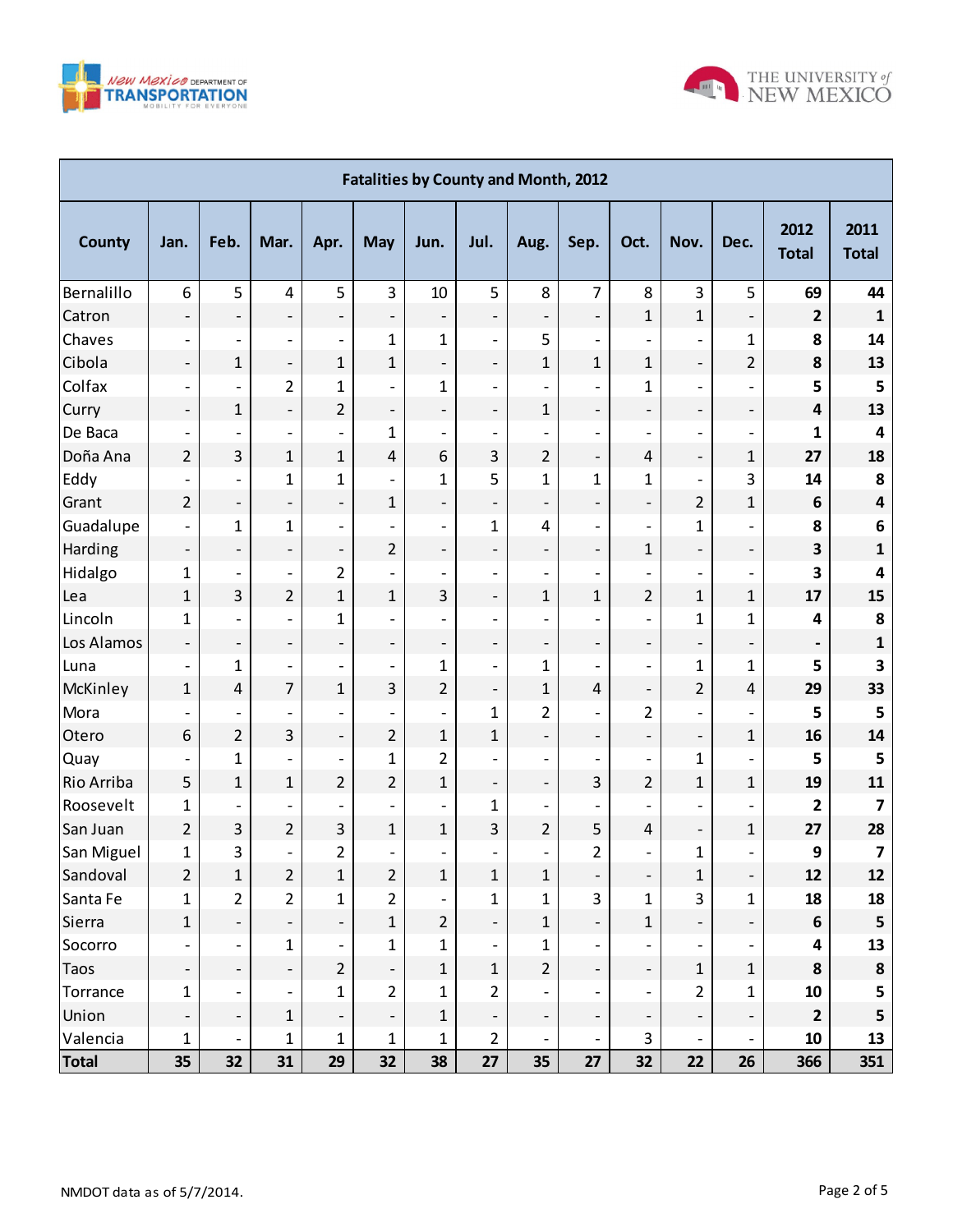

г



| Fatalities by County Relating to Alcohol, Belt Use, and Under 21 BAC, 2012 |                          |                         |                |                            |                                              |                                   |                |  |  |  |  |
|----------------------------------------------------------------------------|--------------------------|-------------------------|----------------|----------------------------|----------------------------------------------|-----------------------------------|----------------|--|--|--|--|
| <b>County</b>                                                              | Alcohol-Involved         | Fatalities <sup>1</sup> |                | <b>Unbelted Fatalities</b> | Under 21 (15-20) Fatalities<br>with a $BAC2$ | <b>Total</b><br><b>Fatalities</b> |                |  |  |  |  |
|                                                                            | <b>Count</b>             | Percent <sup>3</sup>    | Count          | Percent <sup>3</sup>       | <b>Count</b>                                 | Percent <sup>3</sup>              |                |  |  |  |  |
| Bernalillo                                                                 | 28                       | 40.6%                   | 12             | 17.4%                      | $\overline{2}$                               | 2.9%                              | 69             |  |  |  |  |
| Catron                                                                     | $\overline{2}$           | 100.0%                  | $\overline{2}$ | 100.0%                     | -                                            | 0.0%                              | $\overline{2}$ |  |  |  |  |
| Chaves                                                                     | 4                        | 50.0%                   | 4              | 50.0%                      | $\mathbf{1}$                                 | 12.5%                             | 8              |  |  |  |  |
| Cibola                                                                     | $\mathbf{1}$             | 12.5%                   | 5              | 62.5%                      | $\overline{\phantom{a}}$                     | 0.0%                              | 8              |  |  |  |  |
| Colfax                                                                     | 1                        | 20.0%                   | 1              | 20.0%                      |                                              | 0.0%                              | 5              |  |  |  |  |
| Curry                                                                      | $\overline{2}$           | 50.0%                   | $\overline{2}$ | 50.0%                      | -                                            | 0.0%                              | 4              |  |  |  |  |
| De Baca                                                                    | $\overline{\phantom{0}}$ | 0.0%                    | 1              | 100.0%                     | $\overline{\phantom{a}}$                     | 0.0%                              | 1              |  |  |  |  |
| Doña Ana                                                                   | 6                        | 22.2%                   | 13             | 48.1%                      |                                              | 0.0%                              | 27             |  |  |  |  |
| Eddy                                                                       | 4                        | 28.6%                   | 7              | 50.0%                      | $\overline{\phantom{a}}$                     | 0.0%                              | 14             |  |  |  |  |
| Grant                                                                      | $\mathbf{1}$             | 16.7%                   | 4              | 66.7%                      | -                                            | 0.0%                              | 6              |  |  |  |  |
| Guadalupe                                                                  | $\mathbf{1}$             | 12.5%                   | 4              | 50.0%                      | $\overline{\phantom{a}}$                     | 0.0%                              | 8              |  |  |  |  |
| Harding                                                                    | 3                        | 100.0%                  | 3              | 100.0%                     |                                              | 0.0%                              | 3              |  |  |  |  |
| Hidalgo                                                                    |                          | 0.0%                    | 2              | 66.7%                      | $\overline{\phantom{a}}$                     | 0.0%                              | 3              |  |  |  |  |
| Lea                                                                        | 6                        | 35.3%                   | 9              | 52.9%                      | -                                            | 0.0%                              | 17             |  |  |  |  |
| Lincoln                                                                    | 3                        | 75.0%                   | 1              | 25.0%                      | $\overline{\phantom{a}}$                     | 0.0%                              | 4              |  |  |  |  |
| Los Alamos                                                                 |                          |                         |                |                            |                                              |                                   |                |  |  |  |  |
| Luna                                                                       | $\overline{\phantom{a}}$ | 0.0%                    | $\overline{2}$ | 40.0%                      | $\overline{\phantom{a}}$                     | 0.0%                              | 5              |  |  |  |  |
| McKinley                                                                   | 21                       | 72.4%                   | 17             | 58.6%                      | 3                                            | 10.3%                             | 29             |  |  |  |  |
| Mora                                                                       | $\overline{2}$           | 40.0%                   | 3              | 60.0%                      | $\overline{\phantom{a}}$                     | 0.0%                              | 5              |  |  |  |  |
| Otero                                                                      | 8                        | 50.0%                   | 5              | 31.3%                      | $\mathbf{1}$                                 | 6.3%                              | 16             |  |  |  |  |
| Quay                                                                       |                          | 0.0%                    | 3              | 60.0%                      | $\overline{\phantom{a}}$                     | 0.0%                              | 5              |  |  |  |  |
| Rio Arriba                                                                 | 8                        | 42.1%                   | 9              | 47.4%                      | $\mathbf{1}$                                 | 5.3%                              | 19             |  |  |  |  |
| Roosevelt                                                                  |                          | 0.0%                    | $\overline{2}$ | 100.0%                     |                                              | 0.0%                              | $\overline{2}$ |  |  |  |  |
| San Juan                                                                   | 15                       | 55.6%                   | 8              | 29.6%                      | $\mathbf 1$                                  | 3.7%                              | 27             |  |  |  |  |
| San Miguel                                                                 | 6                        | 66.7%                   | 7              | 77.8%                      |                                              | 0.0%                              | 9              |  |  |  |  |
| Sandoval                                                                   | 8                        | 66.7%                   | $\overline{7}$ | 58.3%                      | $\overline{\phantom{0}}$                     | 0.0%                              | 12             |  |  |  |  |
| Santa Fe                                                                   | 7                        | 38.9%                   | 7              | 38.9%                      | $\mathbf{1}$                                 | 5.6%                              | 18             |  |  |  |  |
| Sierra                                                                     | $\mathbf 1$              | 16.7%                   | 3              | 50.0%                      | Ξ.                                           | 0.0%                              | 6              |  |  |  |  |
| Socorro                                                                    | $\overline{2}$           | 50.0%                   |                | 0.0%                       | $\overline{\phantom{a}}$                     | 0.0%                              | 4              |  |  |  |  |
| Taos                                                                       | $\overline{4}$           | 50.0%                   | $\mathbf{1}$   | 12.5%                      |                                              | 0.0%                              | 8              |  |  |  |  |
| Torrance                                                                   | 5                        | 50.0%                   | 3              | 30.0%                      | $\overline{\phantom{a}}$                     | 0.0%                              | 10             |  |  |  |  |
| Union                                                                      |                          | 0.0%                    | $\mathbf{1}$   | 50.0%                      | T,                                           | 0.0%                              | $\overline{2}$ |  |  |  |  |
| Valencia                                                                   | 4                        | 40.0%                   | $\overline{2}$ | 20.0%                      | $\qquad \qquad \blacksquare$                 | 0.0%                              | 10             |  |  |  |  |
| <b>Total</b>                                                               | 153                      | 41.8%                   | 150            | 41.0%                      | 10                                           | 2.7%                              | 366            |  |  |  |  |

 $^{\rm 1}$  All fatalities in alcohol-involved crashes.

 $^{\text{2}}$  Fatalities under age 21 with a reported BAC (Blood Alcohol Content) above zero.

 $^3$  Percentage based on total fatalities in the county.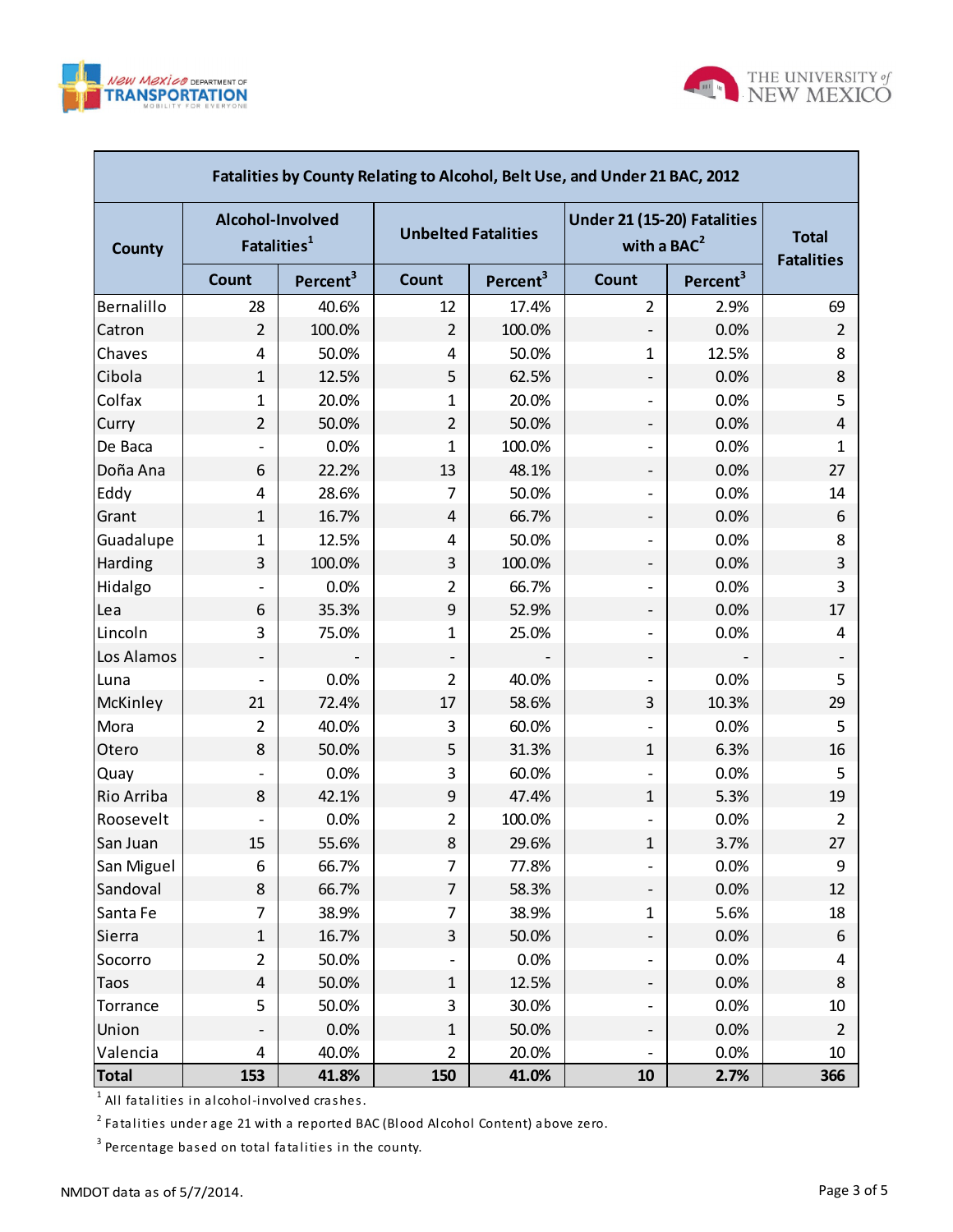



**Safety Gear Yes No Unknown Total**  $|He|met$   $|10|52$  4 66  $\begin{array}{|c|c|c|c|c|c|c|c|} \hline \text{Seat Belt} & \text{82} & 150 & - & 232 \hline \end{array}$ 

**Motorcyclist/4W Helmet Usage and Vehicle Occupant Seat Belt Usage, 2012**

| Alcohol-involved Fatalities <sup>1</sup> , 2012 |     |        |  |  |  |  |  |
|-------------------------------------------------|-----|--------|--|--|--|--|--|
| Alcohol-involved                                | 153 | 41.8%  |  |  |  |  |  |
| Not Alcohol-involved                            | 213 | 58.2%  |  |  |  |  |  |
| Alcohol Unknown<br>$0.0\%$<br>ი                 |     |        |  |  |  |  |  |
| <b>Total</b>                                    | 366 | 100.0% |  |  |  |  |  |

<sup>1</sup> All fatalities in alcohol-involved crashes.

| <b>Fatalities by Residency and Location, 2012</b> |                                      |                     |                                    |              |  |  |  |  |  |  |
|---------------------------------------------------|--------------------------------------|---------------------|------------------------------------|--------------|--|--|--|--|--|--|
| <b>Location</b>                                   | <b>New Mexico</b><br><b>Resident</b> | <b>Non-Resident</b> | <b>Unknown</b><br><b>Residency</b> | <b>Total</b> |  |  |  |  |  |  |
| Rural                                             | 211                                  | 46                  |                                    | 257          |  |  |  |  |  |  |
| Urban                                             | 105                                  | 4                   | $\overline{\phantom{0}}$           | 109          |  |  |  |  |  |  |
| Unknown                                           |                                      |                     | -                                  |              |  |  |  |  |  |  |
| <b>Total</b>                                      | 316                                  | 50                  |                                    | 366          |  |  |  |  |  |  |

| Senior (70+) Fatalities,<br>2012 |                   |  |  |  |  |  |  |
|----------------------------------|-------------------|--|--|--|--|--|--|
| Year                             | <b>Fatalities</b> |  |  |  |  |  |  |
| 2010                             | 35                |  |  |  |  |  |  |
| 2011                             | 32                |  |  |  |  |  |  |
| 2012                             |                   |  |  |  |  |  |  |

| <b>Fatalities Under 21,</b><br>2012 |                   |  |  |  |  |  |
|-------------------------------------|-------------------|--|--|--|--|--|
| Age                                 | <b>Fatalities</b> |  |  |  |  |  |
| $\overline{1}$                      | 2                 |  |  |  |  |  |
| $\overline{c}$                      | $\mathbf{1}$      |  |  |  |  |  |
| 3                                   | $\mathbf 1$       |  |  |  |  |  |
| 4                                   | $\overline{c}$    |  |  |  |  |  |
| 5                                   | $\mathbf 1$       |  |  |  |  |  |
| 6                                   | $\mathbf{1}$      |  |  |  |  |  |
| $\overline{7}$                      | $\overline{a}$    |  |  |  |  |  |
| 8                                   | $\mathbf{1}$      |  |  |  |  |  |
| 9                                   | $\overline{a}$    |  |  |  |  |  |
| 10                                  | $\overline{a}$    |  |  |  |  |  |
| 11                                  | $\mathbf 1$       |  |  |  |  |  |
| 12                                  | $\overline{a}$    |  |  |  |  |  |
| 13                                  | $\overline{a}$    |  |  |  |  |  |
| 14                                  | $\mathbf{1}$      |  |  |  |  |  |
| 15                                  | $\overline{2}$    |  |  |  |  |  |
| 16                                  | 5                 |  |  |  |  |  |
| 17                                  | 7                 |  |  |  |  |  |
| 18                                  | 5                 |  |  |  |  |  |
| 19                                  | 4                 |  |  |  |  |  |
| 20                                  | 8                 |  |  |  |  |  |
| Total                               | 42                |  |  |  |  |  |

|                         | <b>Total</b>        |                                          | Alcohol-involved <sup>1</sup> Fatalities, 2012      |                                 |                                                   |  |  |  |  |  |  |
|-------------------------|---------------------|------------------------------------------|-----------------------------------------------------|---------------------------------|---------------------------------------------------|--|--|--|--|--|--|
| <b>Month</b><br>in 2012 | Fatalities,<br>2012 | <b>Motorcyclist</b><br><b>Fatalities</b> | Percent<br><b>Motorcyclist</b><br><b>Fatalities</b> | Pedestrian<br><b>Fatalities</b> | <b>Percent</b><br>Pedestrian<br><b>Fatalities</b> |  |  |  |  |  |  |
| January                 | 35                  | 1                                        | 2.9%                                                | 4                               | 11.4%                                             |  |  |  |  |  |  |
| February                | 32                  | $\overline{\phantom{0}}$                 | 0.0%                                                | 7                               | 21.9%                                             |  |  |  |  |  |  |
| March                   | 31                  | 4                                        | 12.9%                                               | 4                               | 12.9%                                             |  |  |  |  |  |  |
| <b>April</b>            | 29                  | $\mathbf{1}$                             | 3.4%                                                | 4                               | 13.8%                                             |  |  |  |  |  |  |
| May                     | 32                  | 3                                        | 9.4%                                                | 1                               | 3.1%                                              |  |  |  |  |  |  |
| June                    | 38                  | 3                                        | 7.9%                                                | 3                               | 7.9%                                              |  |  |  |  |  |  |
| July                    | 27                  | $\overline{2}$                           | 7.4%                                                | $\overline{2}$                  | 7.4%                                              |  |  |  |  |  |  |
| <b>August</b>           | 35                  | $\overline{1}$                           | 2.9%                                                | 1                               | 2.9%                                              |  |  |  |  |  |  |
| September               | 27                  | $\overline{2}$                           | 7.4%                                                | 3                               | 11.1%                                             |  |  |  |  |  |  |
| October                 | 32                  |                                          | 0.0%                                                | $\overline{2}$                  | 6.3%                                              |  |  |  |  |  |  |
| November                | 22                  |                                          | 0.0%                                                | 1                               | 4.5%                                              |  |  |  |  |  |  |
| December                | 26                  | $\overline{2}$                           | 7.7%                                                | 5                               | 19.2%                                             |  |  |  |  |  |  |
| Total                   | 366                 | 19                                       | 5.2%                                                | 37                              | 10.1%                                             |  |  |  |  |  |  |

 $^{\rm 1}$  All fatalities in alcohol-involved crashes.